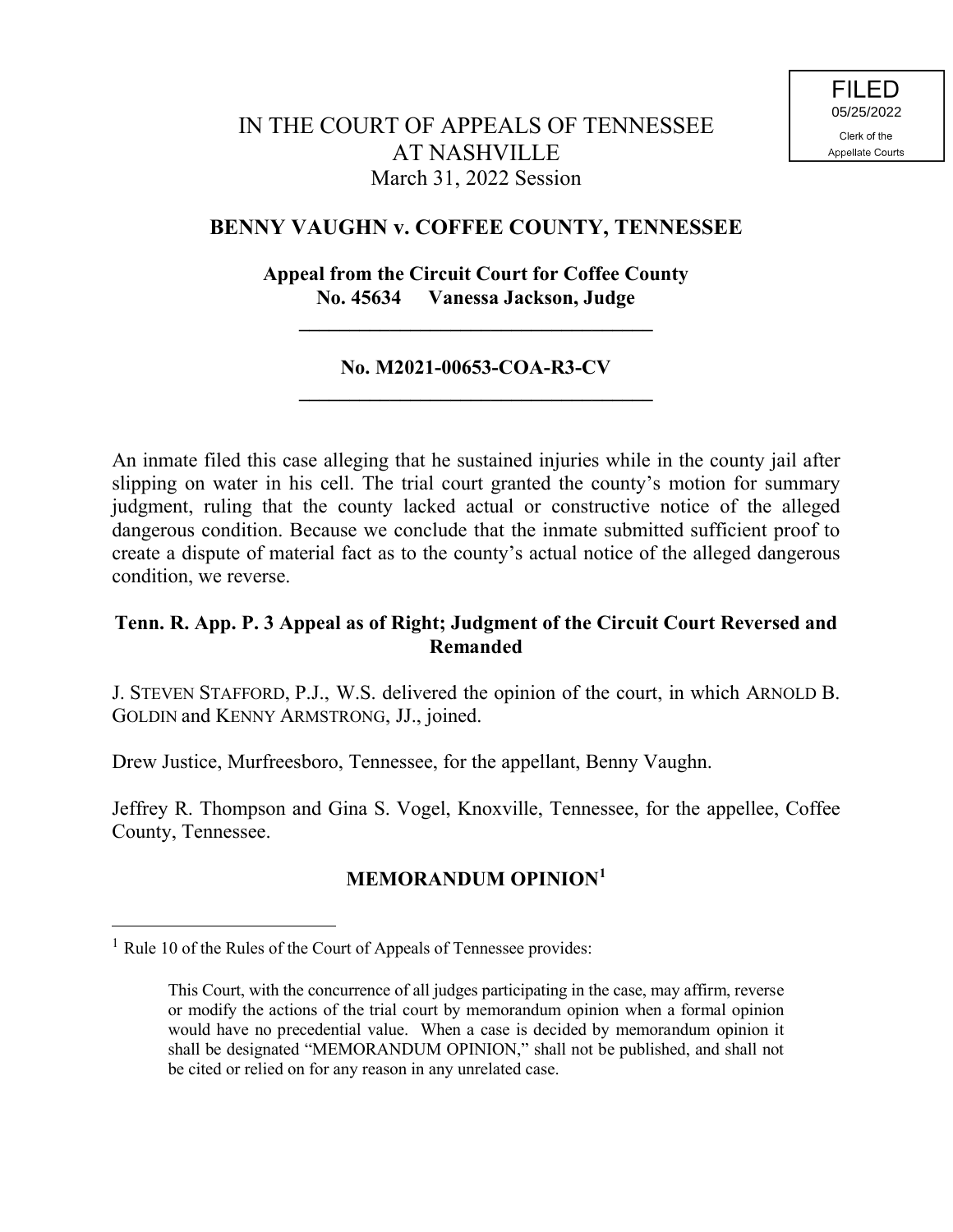#### **I. FACTUAL AND PROCEDURAL HISTORY**

On December 19, 2018, Plaintiff/Appellant Benny Vaughn ("Plaintiff") filed a complaint against Defendant/Appellee Coffee County, Tennessee ("Defendant"), alleging that he fell and broke his hip in the Defendant's jail due to defective and leaking plumbing. On April 22, 2019, Defendant answered denying the material allegations in the complaint. Specifically, Defendant pleaded all defenses available to it under the Tennessee Government Tort Liability Act ("GTLA"), as well as asserted that it lacked actual or constructive knowledge of any unsafe or dangerous condition.

On October 6, 2020, Defendant filed a motion for summary judgment on two bases: (1) that Plaintiff could not present proof that Defendant had actual or constructive knowledge of a dangerous condition; and (2) that Plaintiff was more than 50% at fault for his injuries. In support of this motion, Defendant filed selections from Plaintiff's deposition, selections from the deposition of nurse Lynn Carter, affidavits from Jail Administrator Pam Freeman, correctional officers Chase Alford and Juan Flores, and certain jail records.

Defendant also filed a statement of undisputed facts, to which Plaintiff responded on February 19, 2021. The following facts were therefore undisputed for purposes of summary judgment:

- 1. Plaintiff was incarcerated in cell BD 114 of the Coffee County Jail in December 2017.
- 2. When Plaintiff was placed in cell BD 114, he noticed that there was water leaking from the seal where the toilet attaches to the cell floor.
- 3. The water had caused a stain to form on the cell floor.
- 4. Plaintiff testified that the leak was "slow," and it "took a while for the water to creep out."
- 5. The water did not cover the entirety of Plaintiffs floor; instead, the plaintiff described the water as follows: "it was long, and it come out of the commode and went toward the door."
- 6. Plaintiff testified that the toilet consistently leaked for a month leading up to the incident at issue.
- 7. A few days prior to the events giving rise to Plaintiffs alleged injuries in this case, Plaintiff slipped in the water in his cell and fell.
- 8. Plaintiff alleges to have reported the fall to Officer Juan Flores.
- 9. The fall which is the basis of this lawsuit occurred on December 21st or 22nd, 2017. [Plaintiff admitted this fact but alleged that the incident occurred on December 22.]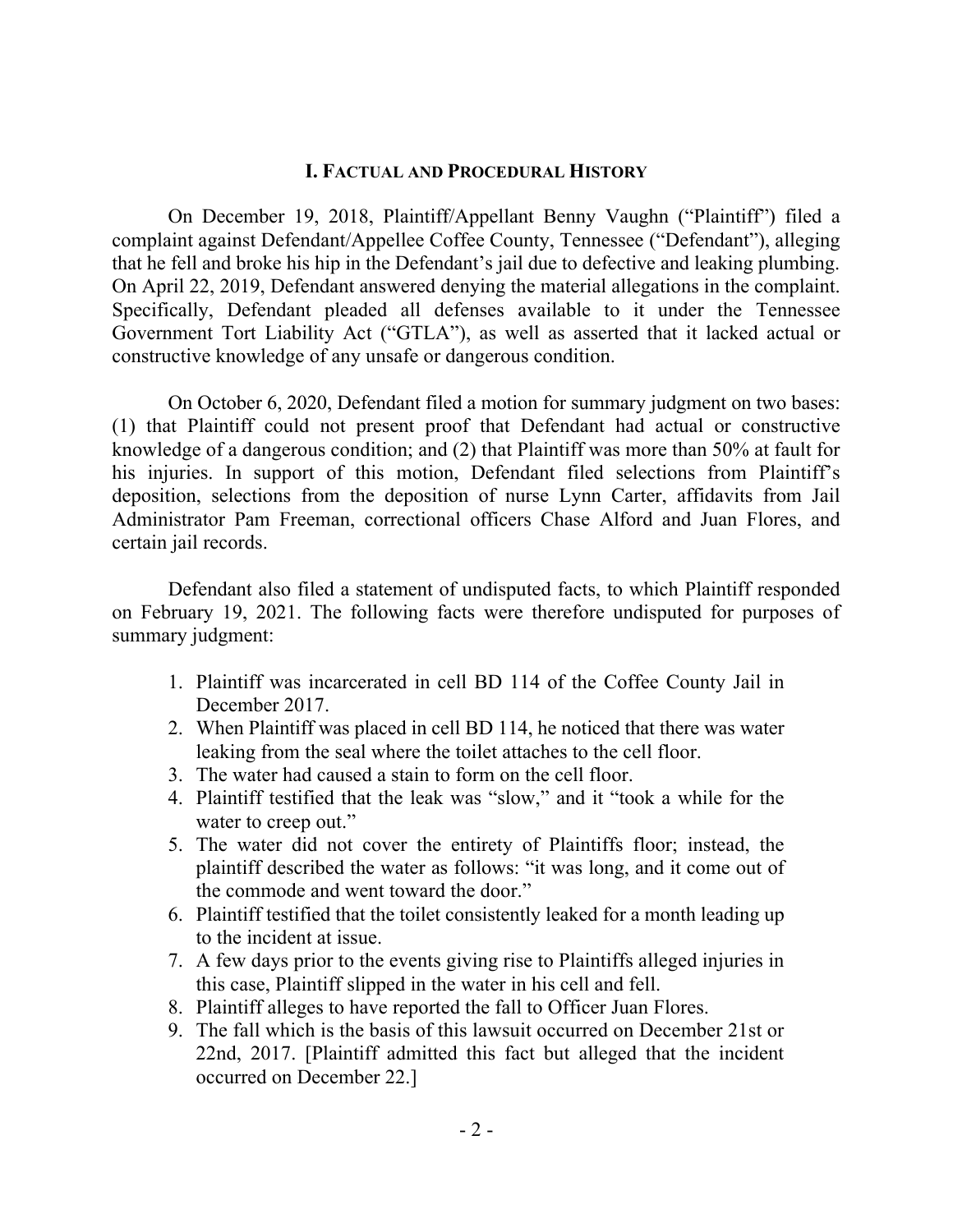- 10.On the date Plaintiff said he fell, Plaintiff testified that he was "in a hurry" to get his food tray which was being delivered to his cell door by Officer Chase Alford.
- 11.According to the plaintiff, at the time of the fall, there was the "usual" amount of water on the floor which had leaked from the toilet.
- 12.Plaintiff acknowledges that there was an area in his cell that he could have traversed in order to avoid the water but chose not to because "he was in a hurry to eat."
- 13.Plaintiff knows the water was "mopped up once," but does not know if the toilet/water were addressed at any time while he was not in his cell.
- 14.Pam Freeman, Chase Alford, and Juan Flores have all attested that none of them saw [Plaintiff] slip and fall on the water located in his cell.
- 15.Lynn Carter, FNP treated Plaintiff while he was incarcerated at the Coffee County Jail and testified regarding his medical care.
- 16.Plaintiff had a history of psychosis and suicidal behavior during his stay at the Coffee County Jail.
- 17.On January 1, 2018, Plaintiff reported to a jail medical provider that "warlocks caused him to break his hip."
- 18.Nurse Carter testified that following surgery for his hip, Plaintiff was not compliant with doctors' orders.
- 19.For example, Plaintiff repeatedly pulled the staples out of his surgical cite, rubbed feces into his wound and generally exhibited poor hygiene which resulted in "extreme infection."

(Renumbered and record citations omitted).

The following allegations, however, Plaintiff denied by referencing portions of his own deposition:

- 1. The plaintiff never reported to Ms. Freeman, Mr. Alford, or Mr. Flores that he had a leaky toilet in his cell, that the leaky toilet caused water to accumulate, or that he had fallen on water in his cell.
- 2. Having no notice of the alleged water, none of them know the source of the water, or how long the water had been accumulated in his cell at the time Plaintiff alleges to have fallen and sustained injury on December 21 or 22, 2017.
- 3. Had any of them been made aware of the leaking toilet, or the water accumulation, it would have been reported to maintenance and there would be a record of it.

(Renumbered and record citations omitted).

In support of his denials, Plaintiff cited the following from his deposition: Q. Okay. And did you talk to anybody at Coffee County Jail about that?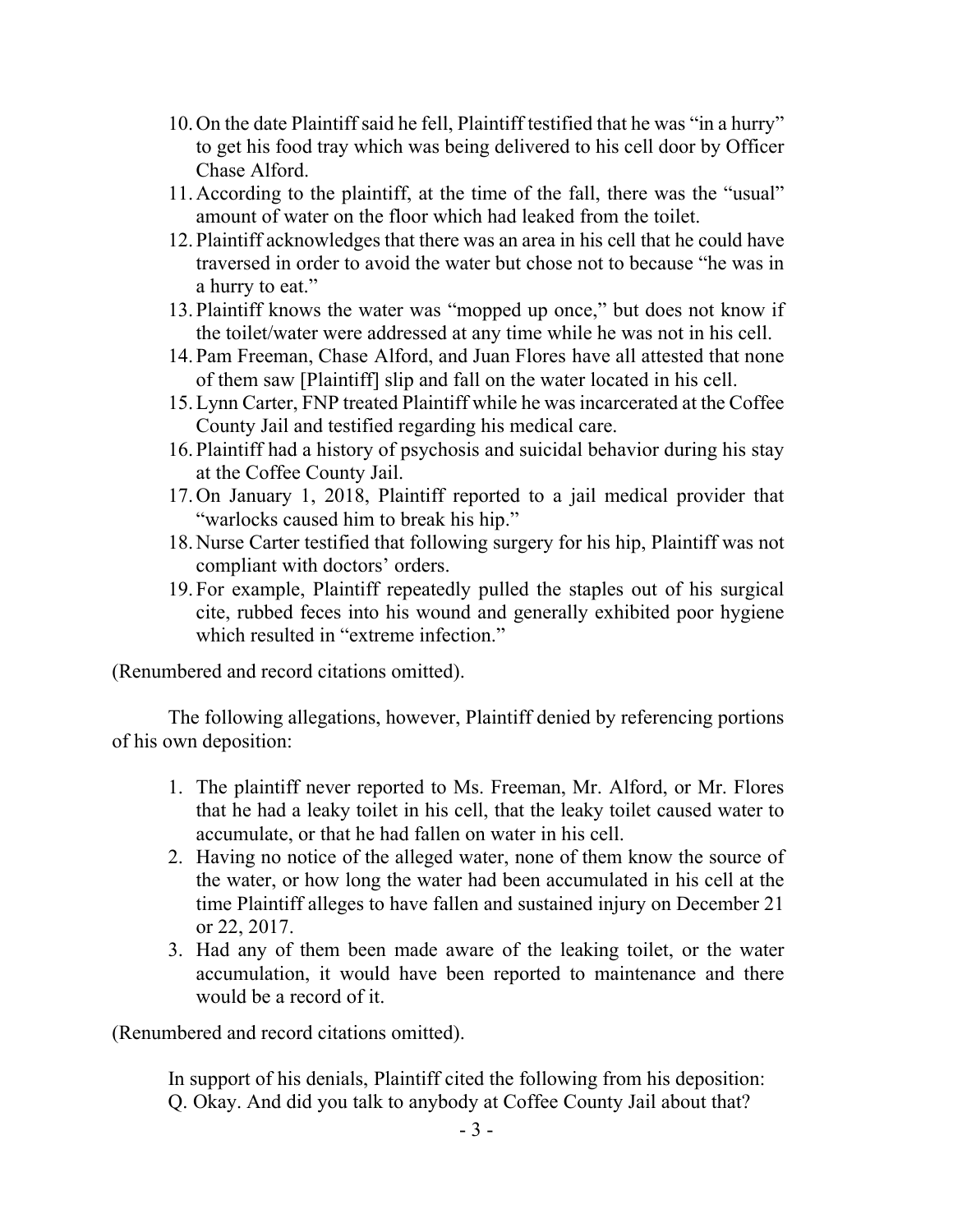A. Yes, sir.

Q. Who did you talk to?

A. Several people.

Q. Okay. Can you name them?

A. They said -- Alford, Ms. Freeman. I told Ms. Freeman. She said she would have maintenance look at it.

\* \* \*

Q. Okay. Did somebody come look at it?

A. Never did.

\* \* \*

Q. So you talked to Ms. Freeman about it, and I think you also said you talked to Mr. Alford about it.

A. Yeah.

Q. What did he say?

A. That they was supposed to get to it.

\* \* \* Q. Okay. Other than these two conversations, did you ever talk to anybody else about it?

A. I even told maintenance myself, I think. They said, yeah, that they was supposed to come by there and look at it.

Q. Who did you talk to in maintenance?

A. Some older guy. I don't know what his name is. Some older guy. The guy that runs it, whatever his name is.

Q. So the head guy over maintenance is the one you talked to.

A. Yes, sir.

\* \* \*

Q. Other than those conversations you have told me about, did you have any other conversations with anyone at the Coffee County Jail about the toilet issue.

A. I probably told the inmates. I don't know which one or who. Probably my friend. We would talk about it.

Q. Okay. But other than Ms. Freeman, Mr. Alford and the maintenance guy, did you talk about anybody else about the toilet issue?

A. No sir. Not that I can remember.

Elsewhere in his deposition, Plaintiff testified that he had also slipped a few days before the accident at issue and had informed Officer Flores of that fact; according to Plaintiff, however, Officer Flores "more or less blowed it off." Finally, Plaintiff also denied the following allegation on the basis that the jail's maintenance records were plainly incomplete and inadmissible: "Based on the maintenance records of the Coffee County Jail, there was no issues reported as to a toilet in BD 114 for the month of December in 2017."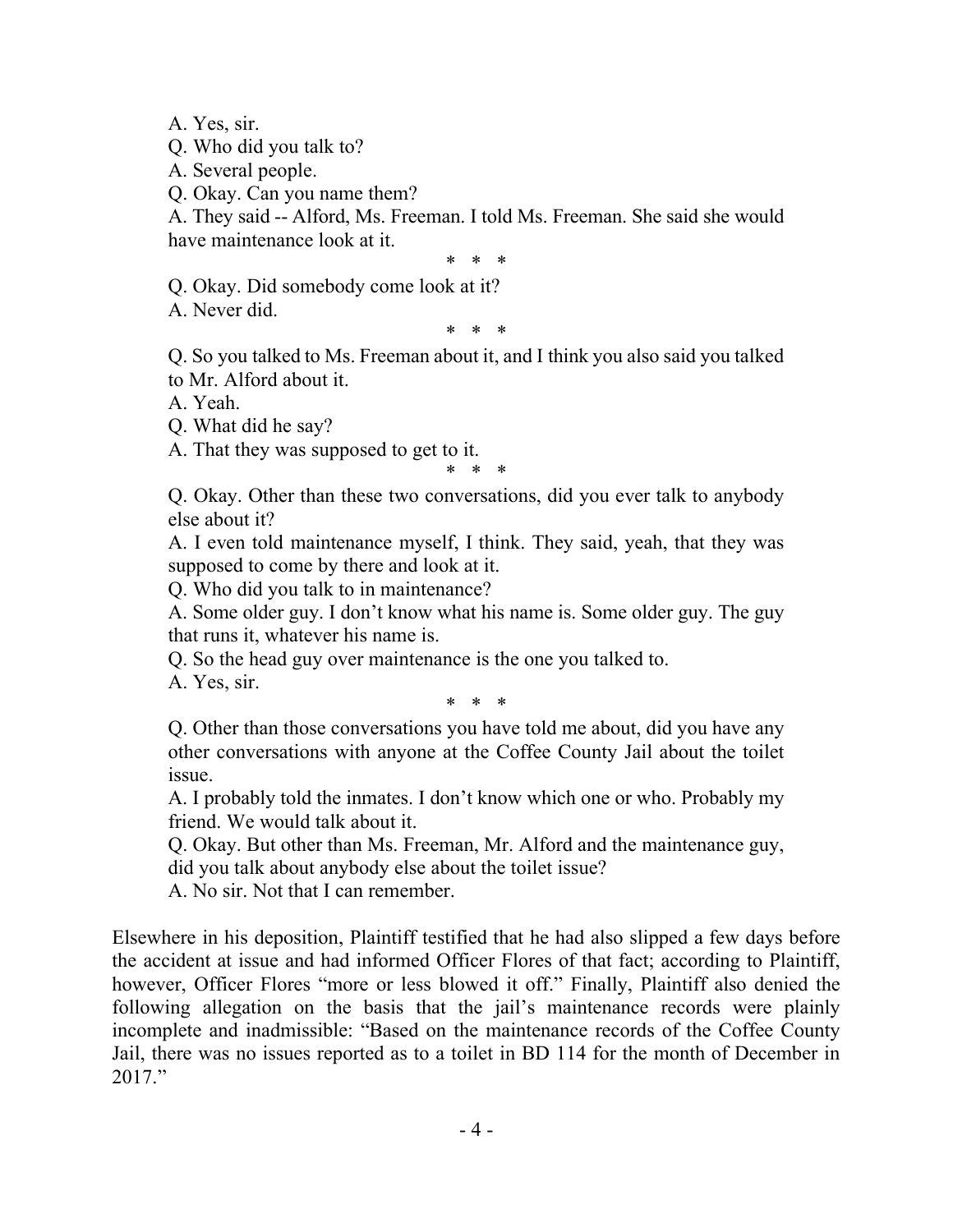On February 23, 2021, Defendant filed a statement containing additional undisputed material facts, which alleged that:

- 1. On December 18, 2017, Plaintiff filed a medical sick call request complaining that the whole pod (including his cell) was flooded with water. A [] nurse responded to the request stating, "Mr. Vaughn the officers reported that you keep flooding your cell by stuffing your clothes in the toilet. Please refrain from doing that."
- 2. Minutes later, Plaintiff filed a grievance directed to the officers complaining of the water in his cell. The grievance was answered on December 18, 2017 at 5:07pm, indicating that Plaintiffs cell "has been cleaned and is free of any access water."
- 3. Plaintiff testified that the fall which is the basis of this lawsuit occurred on December 21, 2017.
- 4. However, the fall which resulted in Plaintiff's hip fracture actually occurred on or before December 20, 2017.

(Record citations omitted). Plaintiff did not respond to these additional facts.

On March 4, 2021, the trial court entered an order granting Defendant's motion. In its order, the trial court noted that Plaintiff testified in his deposition that he informed Ms. Freeman, Officer Alford, and Officer Flores of the leaky toilet, but that he could not recall the dates of these conversations. But the court further noted that these individuals had stated via affidavit that they had not been made aware of the issues. As such, the trial court concluded that

Plaintiff's uncorroborated deposition testimony does not overcome the sworn statements of these three jail employees. In the absence of any other proof, there is no material evidence from which the Court could find that these three employees (or any other employee of the Defendant) had actual or constructive knowledge of a dangerous condition in the Plaintiff's cell.

The trial court next referenced the additional undisputed facts submitted by Defendant,

[T]he only notice to Defendant of any dangerous condition occurred on December 18, 2017. Officers responded to that notice and Plaintiff's cell was cleaned and was free of excess water at 5:07 p.m. on that same day. Officers reported that the water from the toilet in Plaintiff's cell was a result of Plaintiff stuffing his clothes into the toilet. No other reports of a water leak or water problem in Plaintiff's cell were made prior to his fall.

The Court finds that there is no material evidence in the record from which the Court could conclude that the Defendant's employees at the Coffee County Jail, exercising reasonable care and diligence, should have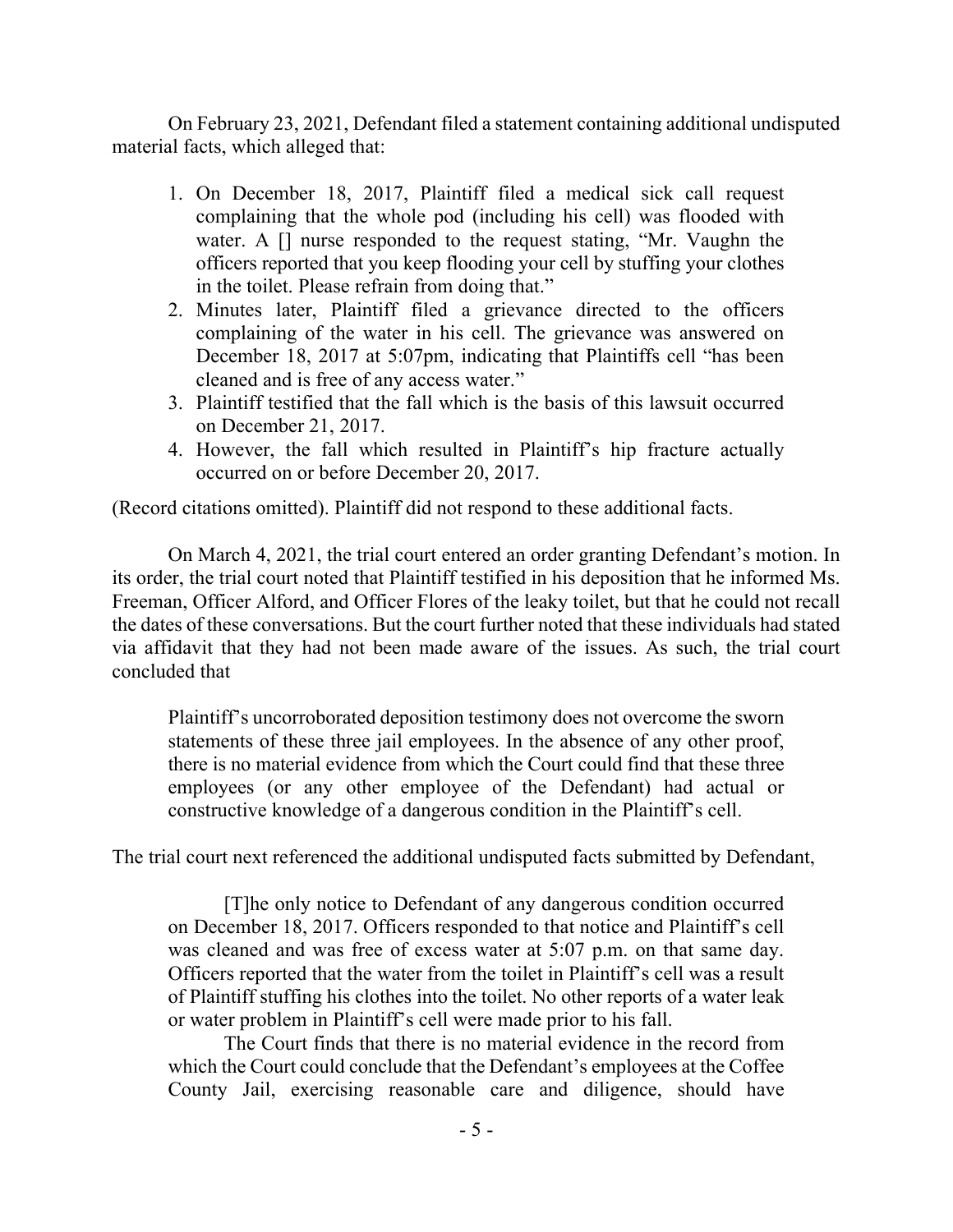discovered the alleged dangerous condition (water on floor of Plaintiff's cell), or that they had actual knowledge thereof.

The trial court further ruled that the issue of comparative fault was moot. A final order was entered dismissing Plaintiff's claim with prejudice on May 12, 2021. This appeal followed.

#### **II. ISSUES PRESENTED**

Plaintiff raises a single issue in this case:

In this premises liability case, the trial court granted summary judgment to the Defendant, Coffee County, by holding that the Defendant's witnesses were more believable than the Plaintiff, and consequently that the Plaintiff could not show that the Defendant had any notice of the unsafe condition. Did the trial court wrongly grant summary judgment?

In the posture of appellee, Defendant frames the issues as follows:

- 1. Whether the trial court correctly granted summary judgment to the defendant on plaintiff's negligence claim when the undisputed, material facts in the record demonstrated that the defendant did not have constructive or actual knowledge of the alleged dangerous condition.
- 2. Whether summary judgment to the defendant is proper on additional, alternative grounds, when the undisputed, material facts in the record demonstrate that the defendant did not breach a duty of care owed to the plaintiff.
- 3. Whether summary judgment to the defendant is proper on additional, alternative grounds, when the undisputed, material facts in the record demonstrate that plaintiff was more than fifty percent or more at fault for his injuries.

## **III. STANDARD OF REVIEW**

The trial court granted Defendant's motion for summary judgment. Summary judgment is appropriate where the moving party has demonstrated that "there is no genuine issue as to any material fact and that the moving party is entitled to a judgment as a matter of law." Tenn. R. Civ. P. 56.04; *Rye v. Women's Care Ctr. of Memphis, MPLLC*, 477 S.W.3d 235, 250 (Tenn. 2015). "We review a trial court's ruling on a motion for summary judgment de novo, without a presumption of correctness." *Rye*, 477 S.W.3d at 250 (citing *Bain v. Wells*, 936 S.W.2d 618, 622 (Tenn. 1997)). The burden is upon the moving party to establish that its motion satisfies these requirements. *See Staples v. CBL Assocs., Inc.*, 15 S.W.3d 83, 88 (Tenn. 2000). Under the summary judgment standards established in *Rye*, when the moving party does not bear the burden of proof at trial, it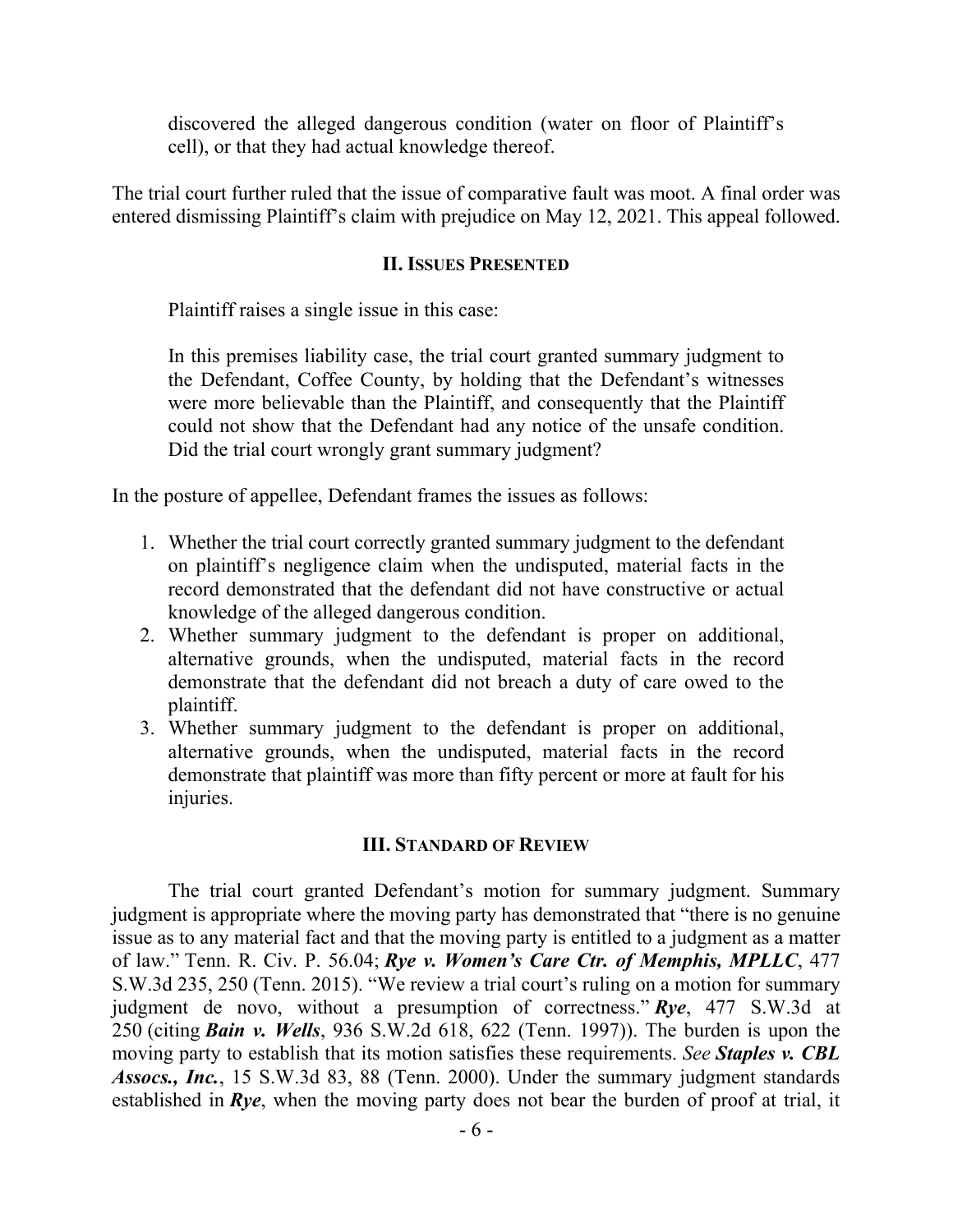"may satisfy its burden of production either (1) by affirmatively negating an essential element of the nonmoving party's claim or (2) by demonstrating that the nonmoving party's evidence at the summary judgment stage is insufficient to establish the nonmoving party's claim or defense." *Rye*, 477 S.W.3d at 264.

#### **IV. ANALYSIS**

#### **A.**

There is no dispute in this case that Defendant enjoys governmental immunity under the GTLA. Tennessee Code Annotated section 29-20-101 *et seq.* Tennessee Code Annotated section 29-20-203(a), provides, however, that: "Immunity from suit of a governmental entity is removed for any injury caused by a defective, unsafe, or dangerous condition of any street, alley, sidewalk or highway, owned and controlled by such governmental entity." Tennessee Code Annotated section 29-20-204(a) also provides: "Immunity from suit of a governmental entity is removed for any injury caused by the dangerous or defective condition of any public building, structure, dam, reservoir or other public improvement owned and controlled by such governmental entity." The removal of immunity only applies under either statute, however, where "constructive and/or actual notice to the governmental entity of such condition be alleged and proved[.]" Tenn. Code Ann. §§ 29-20-203(b), 204(b). This Court has previously held that "[t]he section of the GTLA which removes sovereign immunity for injuries caused by dangerous or defective structures essentially codifies [the] common-law" rule that:

To sustain a claim for premises liability, a plaintiff must prove (1) that the dangerous or defective condition was caused or created by the owner, operator, or his agent, or (2) that the condition was created by a third party and the owner, operator, or agent had actual or constructive notice of the condition before the accident.

*Brown v. Chester Cnty. Sch. Dist.*, No. W2008-00035-COA-R3-CV, 2008 WL 5397532, at \*2 (Tenn. Ct. App. Dec. 30, 2008) (citing *Martin v. Washmaster Auto Ctr.*, 946 S.W.2d 314, 318 (Tenn. Ct. App. 1996)). In this case, Defendant argues that Plaintiff failed to submit proof that it created the dangerous condition or had either actual or constructive notice of the dangerous condition at issue so as to remove governmental immunity.

The Tennessee Supreme Court has described actual notice as "knowledge of facts and circumstances sufficiently pertinent in character to enable reasonably cautious and prudent persons to investigate and ascertain as to the ultimate facts." *Kirby v. Macon Cnty.*, 892 S.W.2d 403, 409 (Tenn. 1994) (quoting *Texas Co. v. Aycock*, 190 Tenn. 16, 227 S.W.2d 41, 46 (Tenn. 1950)). Constructive notice, in contrast, is defined as "information or knowledge of a fact imputed by law to a person (although he may not actually have it) because he could have discovered the fact by proper diligence, and his situation was such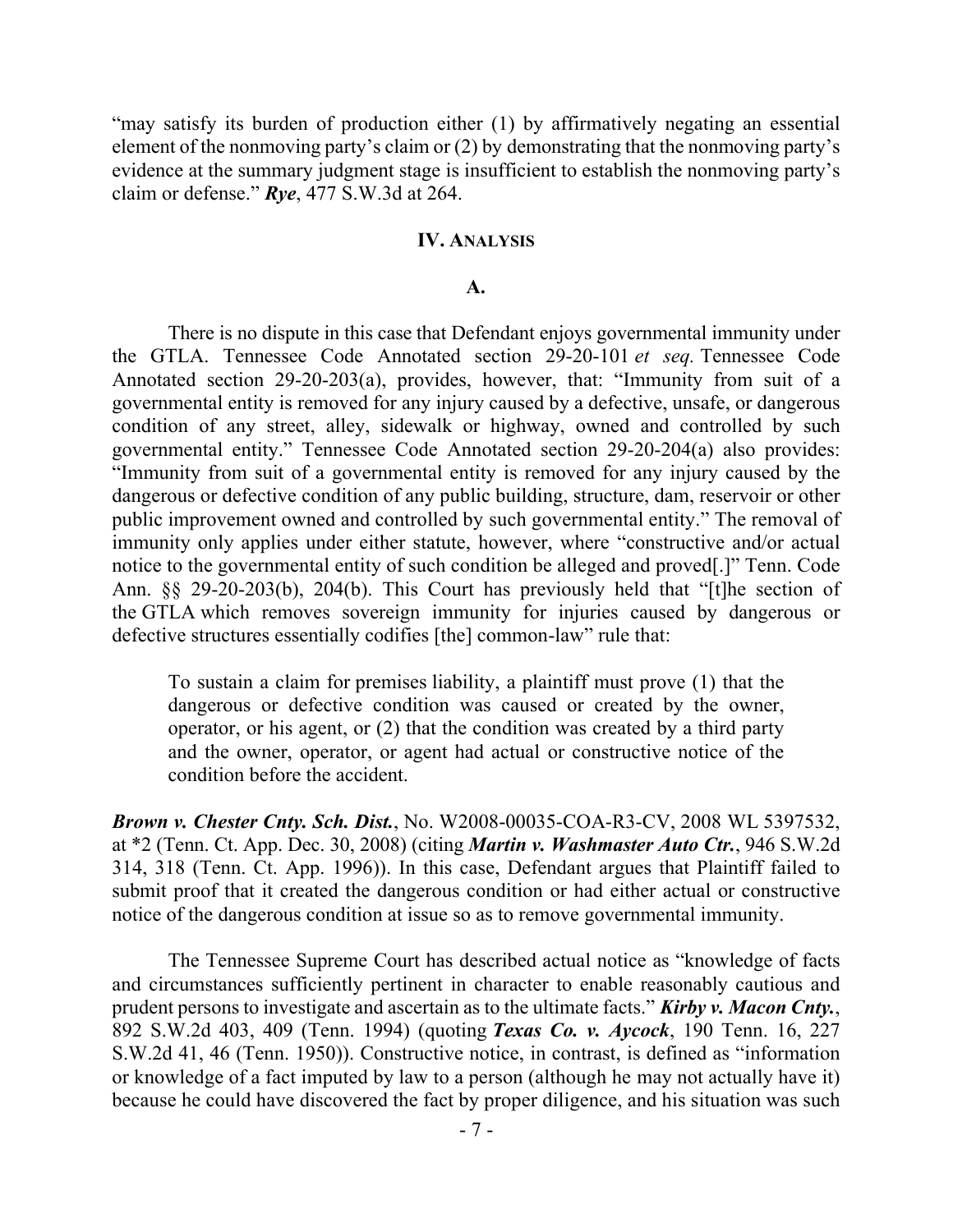as to cast upon him the duty of inquiring into it." *Parker v. Holiday Hosp. Franchising, Inc.*, 446 S.W.3d 341, 351–52 (Tenn. 2014) (quoting *Hawks v. City of Westmoreland*, 960 S.W.2d 10, 15 (Tenn. 1997)). Constructive notice may be established by showing that a dangerous or defective condition existed for such a length of time that a property owner, in the exercise of reasonable care, should have become aware of it. *Parker*, 446 S.W.3d at 352 (citing *Simmons v. Sears, Roebuck & Co.*, 713 S.W.2d 640, 641 (Tenn. 1986)). Constructive notice may also be established by showing that the dangerous condition resulted from "'a pattern of conduct, a recurring incident, or a general or continuing condition.'" *Parker*, 446 S.W.3d at 352 (quoting *Blair v. West Town Mall*, 130 S.W.3d 761, 765 (Tenn. 2004)).

In this appeal, Plaintiff asserts that he put forth specific evidence that Defendant had actual knowledge of the dangerous condition, citing his own deposition testimony that he had informed multiple employees of the Defendant that his floor was flooded before his injury. We agree. Here, the trial court was faced with directly competing proof. According to Plaintiff's deposition, he informed at least Ms. Freeman and Officer Alford of the water on the floor before his fall. Ms. Freeman and Officer Alford denied that these conversations took place. But because there was directly conflicting testimony on this issue, a credibility issue was created. And issues that turn on credibility generally cannot be decided via summary judgment. *See Byrd v. Hall*, 847 S.W.2d 208, 216 (Tenn. 1993), *holding modified by Hannan v. Alltel Publ'g Co.*, 270 S.W.3d 1 (Tenn. 2008), and *holding modified by Rye*, 477 S.W.3d 235 ("When a material fact is in dispute creating a genuine issue, when the credibility of witnesses is an integral part of the factual proof, or when evidence must be weighed, a trial is necessary because such issues are not appropriately resolved on the basis of affidavits."); *Vaulton v. Polaris Indus., Inc.*, No. E2021-00489-COA-R3-CV, 2022 WL 628502, at \*13 (Tenn. Ct. App. Mar. 4, 2022) ("At the summary judgment stage, we do not weigh the evidence, nor do we engage in credibility determinations regarding the deponents."). *But see Hashi v. Parkway Xpress, LLC*, No. M2018-01469-COA-R3-CV, 2019 WL 5431858, at \*4 (Tenn. Ct. App. Oct. 23, 2019) (quoting *Hepp v. Joe B's, Inc.*, No. 01A01-9604-CV-00183, 1997 WL 266839, at \*3 (Tenn. Ct. App. May 21, 1997) ("[T]o warrant a *denial* of summary judgment, credibility questions 'must r[ise] to a level higher than the normal credibility questions that arise whenever a witness testifies.'").

Defendant asserts, however, that a crucial component is missing from Plaintiff's deposition testimony—when he had these conversations with Ms. Freeman and Officer Alford. And because the proof was undisputed that a flooding had occurred on December 18 and been cleaned up by Defendant, there was no proof that Defendant had any notice of the dangerous condition that existed on December 20, the date of Appellant's injury. Thus, Defendant asks us to infer from the proof presented that Plaintiff may have had these conversations with Ms. Freeman and Officer Alford prior to December 18, when the first flooding was reported and ameliorated, and not in the time between December 18 and December 20.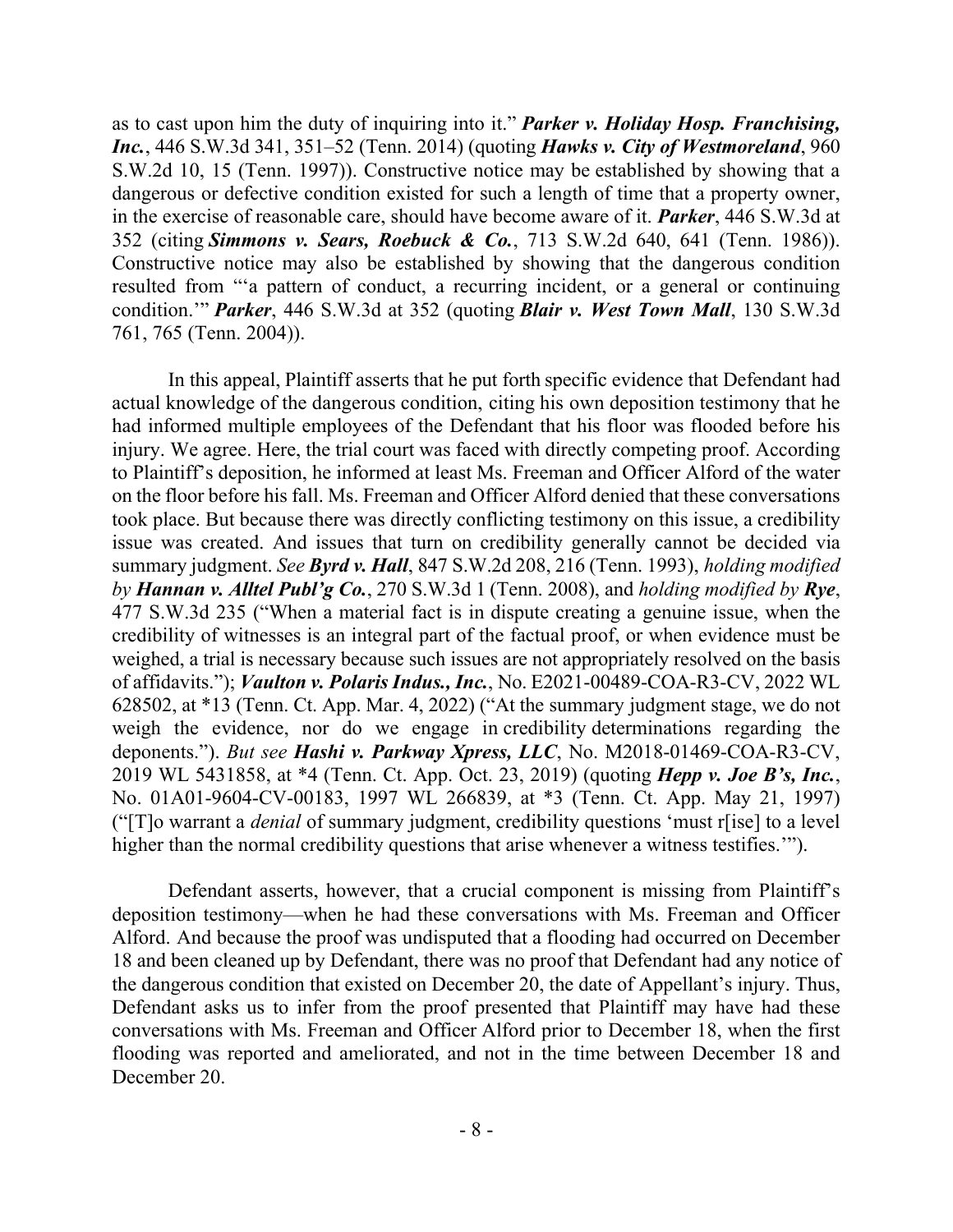Respectfully, we cannot agree. Under Tennessee's summary judgment standard, when there are inferences to be drawn from the facts, we are required to draw all reasonable inferences in favor of the non-moving party. *Vanquish Worldwide, LLC v. Sentinel Ins. Co., Ltd.*, No. E2020-01650-COA-R3-CV, 2022 WL 189791, at \*2 (Tenn. Ct. App. Jan. 21, 2022) (citing *Parker v. Holiday Hosp. Franchising, Inc.*, 446 S.W.3d 341, 346–47 (Tenn. 2014)) ("Because the party moving for summary judgment bears the burden of proof, we view the evidence in favor of the non-moving party by resolving all reasonable inferences in its favor and discarding all countervailing evidence."). Here, Plaintiff responded to Defendant's motion for summary judgment by pointing to specific proof that he informed Defendant's employees about the water that he asserts caused him to slip and fall. Moreover, he testified that after he told these individuals about the problem, no one ever came to look at it or fix it. So, Plaintiff's proof taken with all the reasonable inferences in his favor, was that his conversations concerning the water on the floor must not have been in reference to the incident on December 18 because that water was cleaned up by Defendant's employees. In other words, it is reasonable to infer from Plaintiff's testimony that his conversation with Ms. Freeman and Officer Alford occurred between the December 18 clean up and his December 20 fall. Thus, he presented proof that Defendant had actual notice of the condition that he alleged caused him to fall and be injured. This proof creates a genuine dispute of material fact as to the issue of actual notice, making summary judgment on this issue inappropriate.

Plaintiff also contends that the trial court erred in granting summary judgment without addressing his argument that Defendant had constructive notice. Defendant does not address Plaintiff's contention that the trial court failed to specifically address this component of Plaintiff's argument. Instead, Defendant argues that Plaintiff failed to present proof to establish constructive notice. As previously discussed, however, Plaintiff may overcome Defendant's motion for summary on the issue of notice by establishing *either* actual or constructive notice. *Brown*, 2008 WL 5397532, at \*2; *see also Reed v. Greene Cnty.*, No. E2004-00090-COA-R3CV, 2005 WL 100843, at \*5 (Tenn. Ct. App. Jan. 19, 2005) (noting that the defendant must prove that the plaintiff had "neither actual or constructive notice"). We have concluded that Plaintiff pointed to specific proof in the record to establish a genuine dispute of material fact as to Defendant's actual notice of the alleged dangerous condition at issue. As such, Plaintiff need not establish that Defendant also had constructive notice. We therefore pretermit consideration of that issue.

#### **B.**

Defendant next asserts that this Court should affirm the trial court's grant of summary judgment on a different basis—either lack of duty or comparative fault. It is true that this Court may sometimes affirm a trial court's summary judgment ruling on a different basis than that relied upon by the trial court. *See Bobo v. City of Jackson*, 511 S.W.3d 14, 26 n.14 (Tenn. Ct. App. 2015) ("[W]e are entitled . . . to affirm the entry of summary judgment on grounds that differ from those forming the basis of the trial